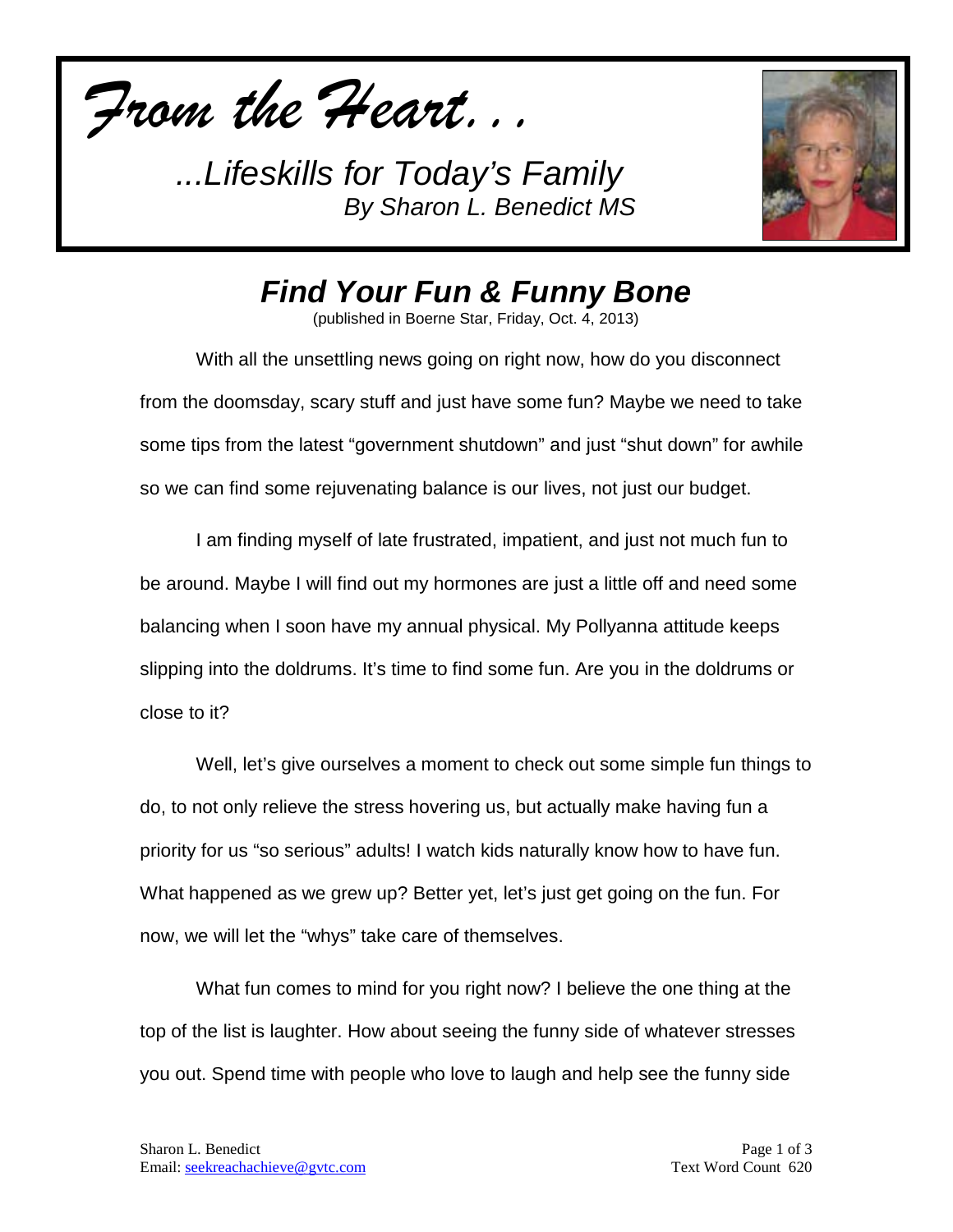with just about anything. Can you think of a few jokes right now that will get your funny bone working?

If your funny bone won't cooperate, find someone you can help lighten up. You just might find relaxing much easier all around. Ask your friend to help you chill and have some fun.

We all harbor a lot of "should" and "must" thoughts that stop us from taking that first step to fun. Look over your list and decide today to remove that should or must from your agenda. You may find it really wasn't necessary to do anyway. Where is the space in your moments and days to chill and try some of these fun things to do?

- Make it simple . . . Take a walk or run.
- Go to a funny movie and laugh your heart out.
- Take a warm bath and soak the worries away (love this one!)
- Get the music going and dance, sing your troubles away.
- Buy yourself a present (but make sure it won't break the budget and resurrect and double your worries!)
- Get out your kids play cards, like "Go Fish" that don't require much thought, but offer lots of stress free game time with your kids or friends.
- Do you like to dig in the dirt? Start a small little garden patch of your favorite flowers or herbs. Be sure not to make it a huge project unless you are having fun with keep it up.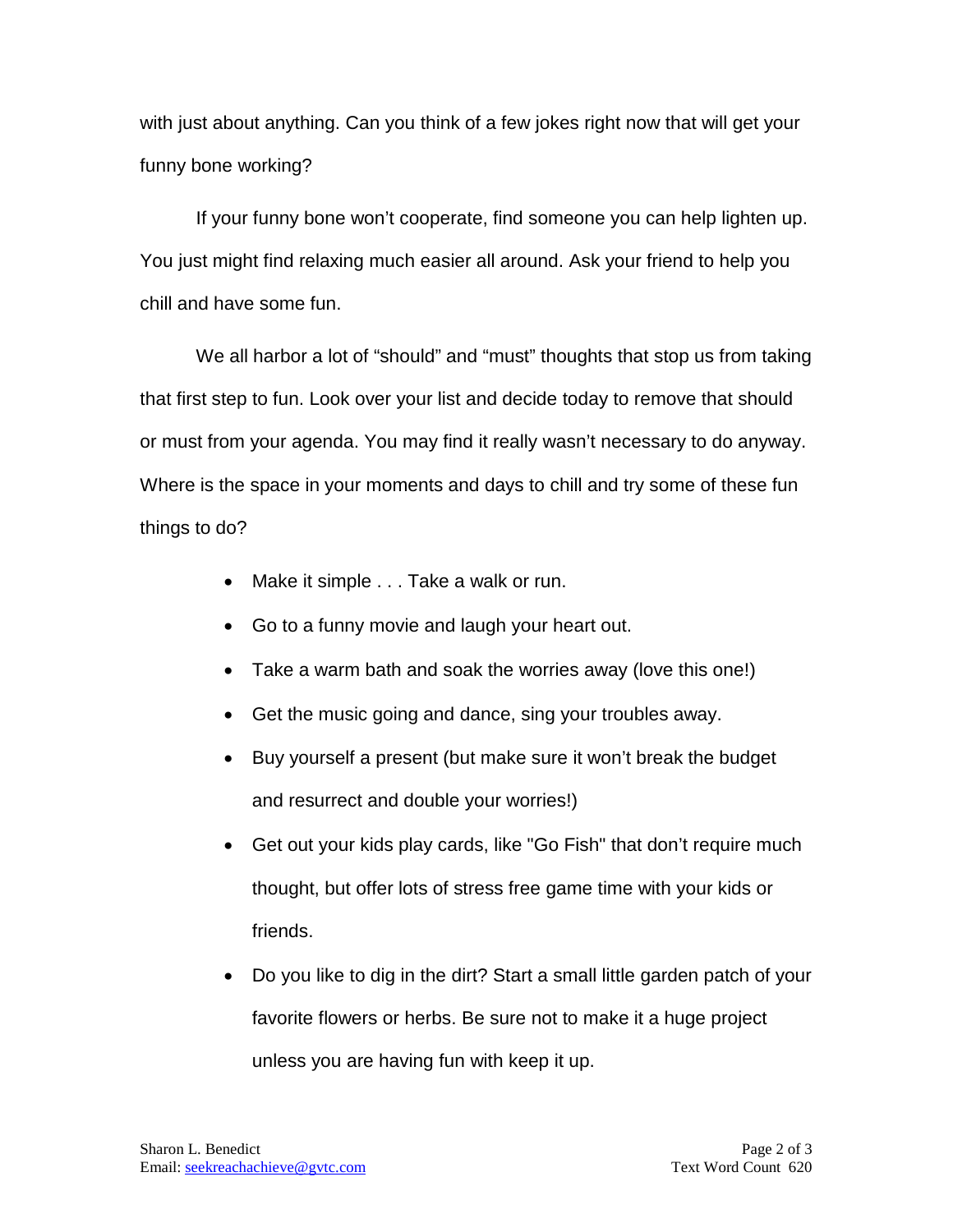- While at work, take a moment to write down what happened that made work fun that day—what you or someone said, what you or someone did. Then find creative ways to have it become a routine part of your workplace fun that everyone can lighten up and enjoy.
- Be creative! Let your imagination free.

Make fun a priority and a goal as often as possible. Be patient with yourself, particularly if you have been on that stress treadmill for a long time and haven't found a way to slow it down or even turn it off. Keep trying. Don't give up! Just imagine the possibilities and fun coming your way!

--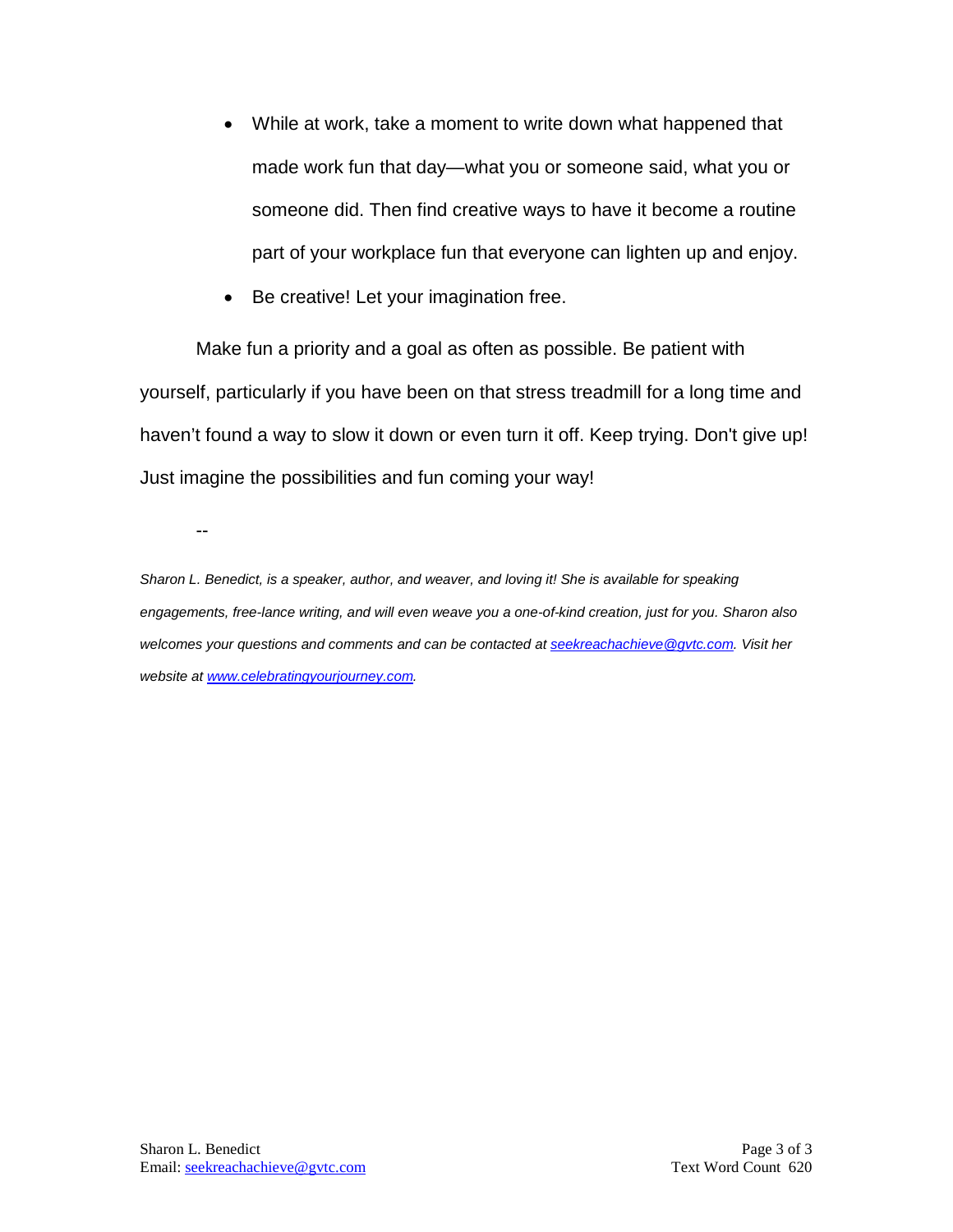*From the Heart...*



*Finding Fun Close to Home*

(published in Boerne Star, Friday, Oct. 11, 2013)

How many times have you sat in your easy chair and complained, "There just isn't anything fun to do around here." Maybe you have sat in that easy chair long enough, and it's time to find the fun right in your own community, close to home.

But before you get moving, stay in your easy chair just a little longer. I did some research for you. Here are a variety of local places for R&R and entertainment. Boerne and our beautiful hill country are replete with every considerable recreational and entertainment venue. Here is just a sample of all the possibilities to satisfy anyone's interest and taste:

## **For Bikers, Hikers, Kayakers, Bird watchers:**

- Cibolo Nature Center, (830) 249-4616, [www.cibolo.org](http://www.cibolo.org/)
- Guadalupe River State Park, (830) 438-2656
- City Of Boerne, Parks/Recreation, (830) 249-9511
- $\triangleright$  Kendall County Parks, 830-537-3470; plus Kendall County Parks nonprofit,<http://www.kendallcountyparks.org/>

## **For Arts & Entertainment Lovers:**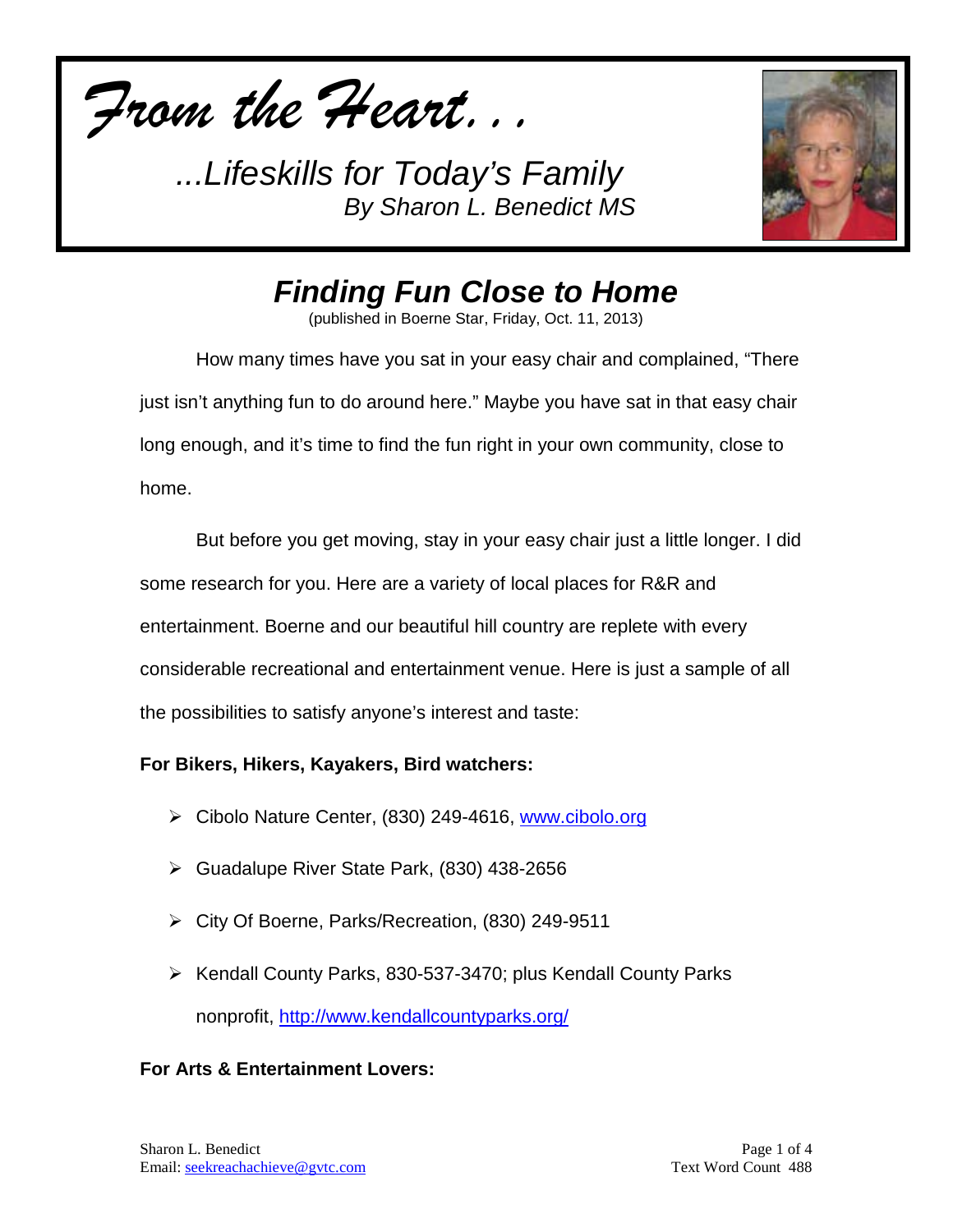$\triangleright$  Boerne Community Theatre, (830) 249-9166,

<http://www.boernetheatre.org/>

- ▶ Boerne Performing Arts, [www.boerneperformingarts.com](http://www.boerneperformingarts.com/)
- $\triangleright$  Live at the Library concerts, (210) 421-6132
- ▶ Boerne Paint Out & Texas Hill Country Invitational Exhibit, October 2013, [www.boerneprofessionalartists.com](http://www.boerneprofessionalartists.com/)
- $\triangleright$  Dickens on the Main, 2013 Holiday Celebration, (830) 249-9511
- ▶ Hill Country Council for the Arts, [www.HCCArts.org](http://www.hccarts.org/) (arts advocacy nonprofit where you can find out what's happening in the arts)

# **For Golfers:**

- $\triangleright$  Foresight Golf LLC, (830) 249-7528
- Tapatio Springs Resort & Conference Ctr., (830) 537-4611

## **For Hunters, Wildlife lovers, Dude Ranch/horseback Riders, R&R Resorts:**

- Joshua Creek Ranch, (830) 537-5090
- $\triangleright$  Pipe Creek Ranch, (214) 369-8703
- $\triangleright$  Rancho Cortez, (214) 369-8703

## **For Sports Enthusiasts:**

- $\triangleright$  South Texas Training Facility, (210) 383-0807
- City Of Boerne, Parks/Recreation, (830) 249-9511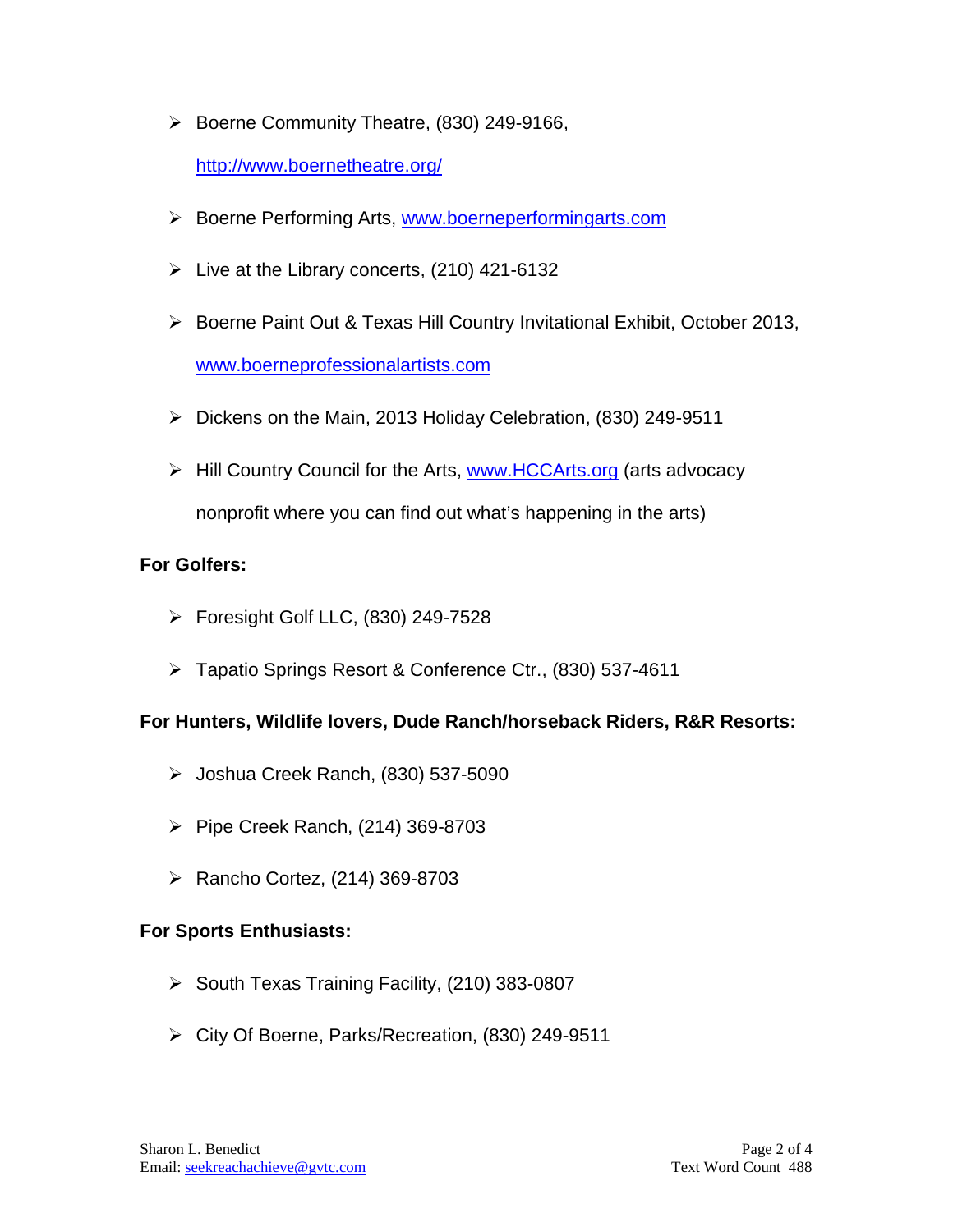## **For Touring, Sightseeing, Historical Sights, Lounging, Resort**

#### **Accommodations:**

- $\triangleright$  Cascade Caverns, Inc., (830) 755-8080
- $\triangleright$  Cave Without A Name, (830) 537-4212
- Enchanted Springs Ranch, (830) 249-8222
- Agricultural Heritage Center & Museum, (830) 249-6007

#### **Just for Kids:**

- $\triangleright$  Boerne Soccer Club, Inc., (830) 755-2356
- $\triangleright$  Boys & Girls Club of the Texas Hill Country, (830) 249-1030
- $\triangleright$  South Texas Training Facility, (210) 833-0217
- YMCA Boerne Hill Country Family, (830) 815-1040

This is just a few of the many places to see and enjoy. Boerne is fast becoming a major haven for art, animals, and antiques, along with restaurants, and hotel/bed & breakfasts. There is even a movie theater now at Boerne Cinema, [http://www.starplexcinemas.com/locations.php?theaterid=1028.](http://www.starplexcinemas.com/locations.php?theaterid=1028) For more detail listings of fun places and activities to experience, go to the Boerne Convention and Visitors Bureau, [http://www.visitboerne.org/things-to-do/,](http://www.visitboerne.org/things-to-do/) (830) 249-7277, and Boerne Chamber of Commerce website at [http://www.boerne.org.](http://www.boerne.org/)

Life is more thoroughly enjoyed and fulfilled when giving yourself the opportunity to just have fun that nurtures your body and soul together. I leave you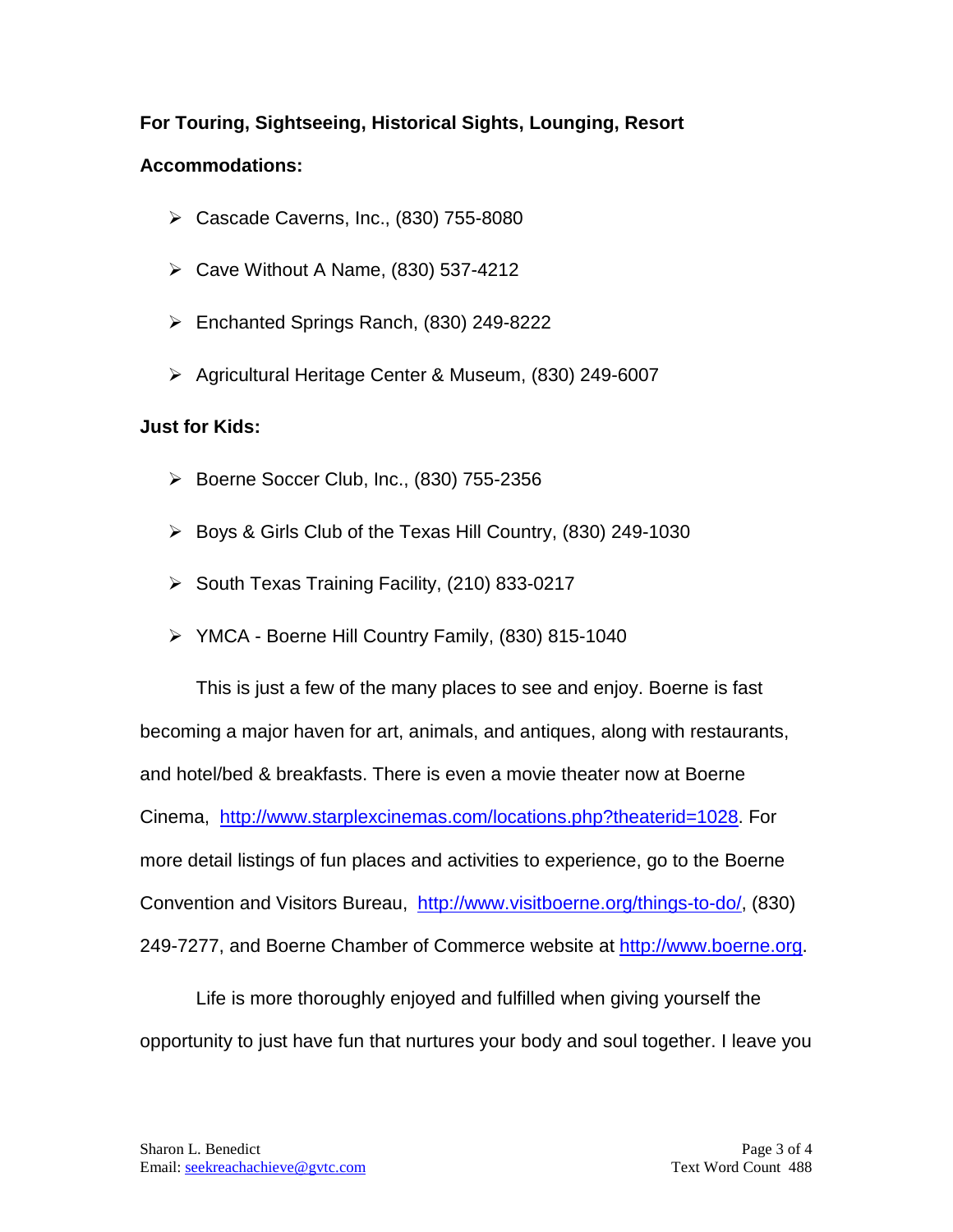with Henry David Thoreau's gem, "He enjoys true leisure who has time to improve his soul's estate."

--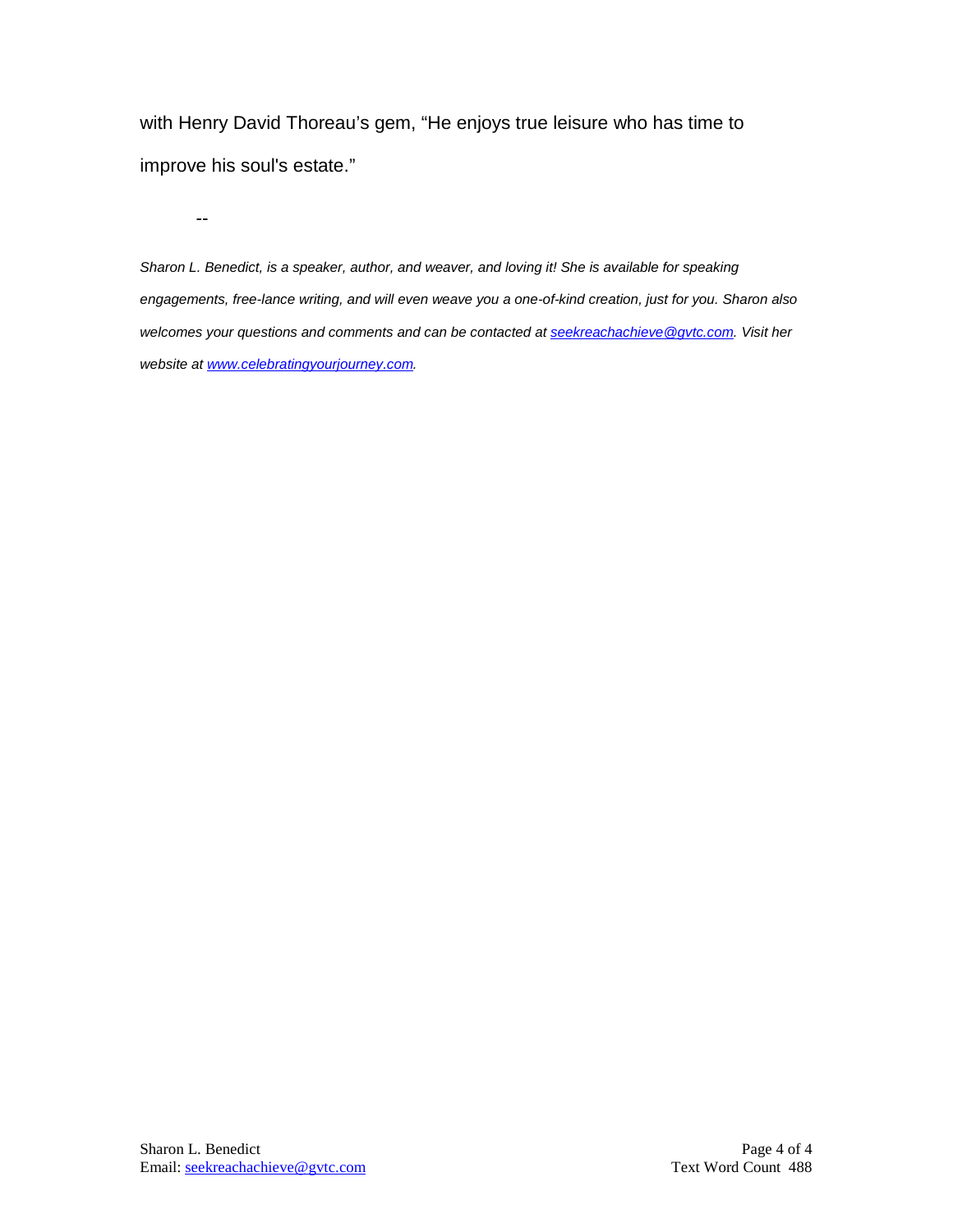



# *Don't Miss Out on Two Awesome Art Events Today!*

(published in Boerne Star, Friday, Oct. 18, 2013)

Since October is the month for our Recreation-Entertainment lifeskill, I couldn't pass up a chance to tell you about two art events today you must NOT miss right here in Boerne. They are the *2013 Texas Hill Country Invitational* hosted by the Boerne Professional Artists (BPA), AND a special benefit reception, *Evening with the Texas Rangers* celebration hosted by Kendall County Historical Commission and Texas Treasures Fine Art Gallery.

Both the Invitational and the Texas Ranger celebrations begin tonight at respective locations where some of the most magnificent art is being showcased.

The *Texas Hill Country Invitational* (THCI) goes on from October 18 – 20, 2013 at the Cana Ballroom [\(http://canaballroom.com/\)](http://canaballroom.com/) at the St. Peter's Church in Boerne. This invitational includes an art show and sale extraordinaire. Be sure to check out the sponsors [\(http://boerneprofessionalartists.com/?page\\_id=305\)](http://boerneprofessionalartists.com/?page_id=305) to thank them for making BPA's awesome annual event happen. The Hill Country Council for the Arts [\(www.HCCArts.org\)](http://www.hccarts.org/) is one of their proud sponsors.

Last year more than 1,500 art lovers and patrons from across the state attended the THCI where they experienced the artistic creations of more than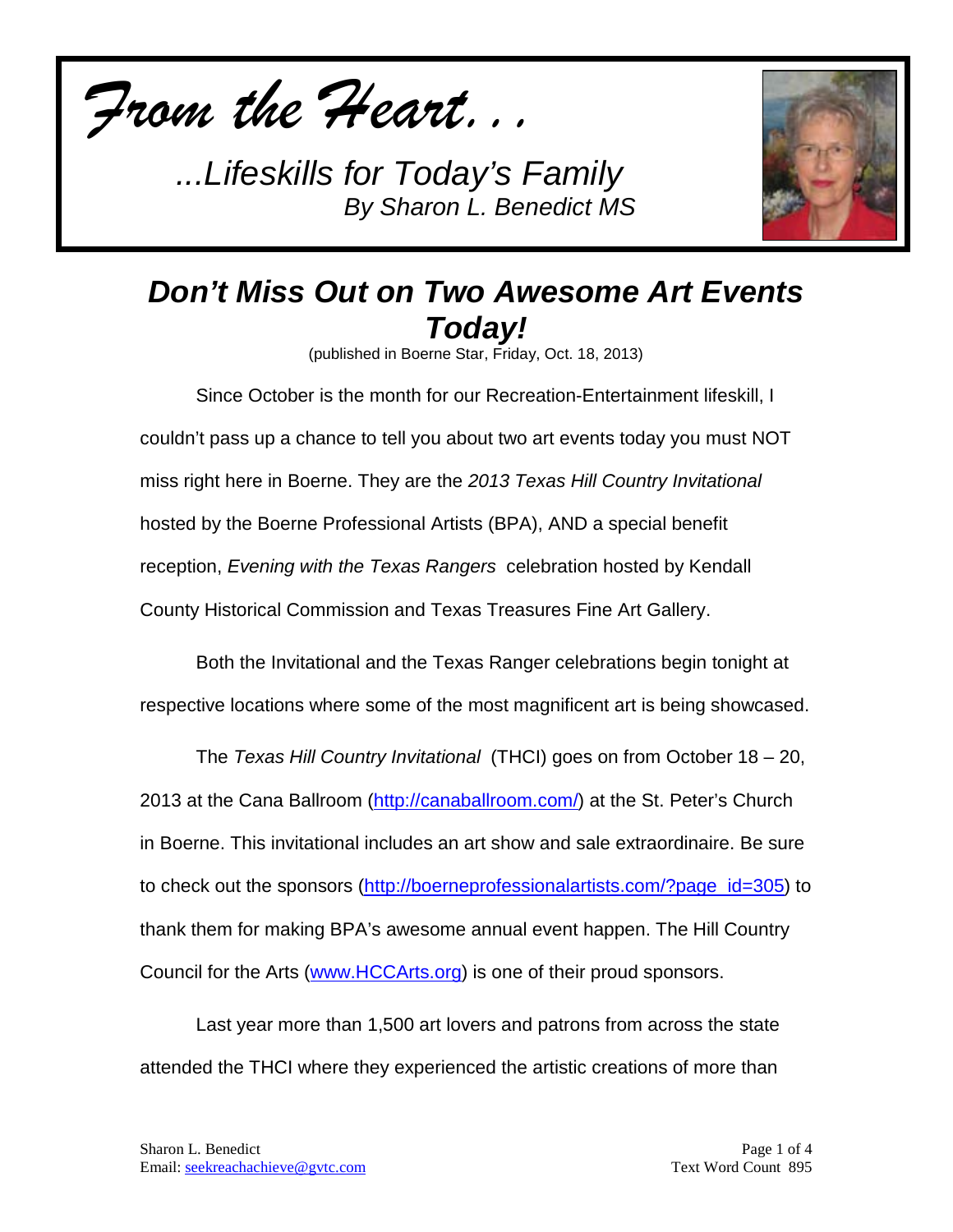forty renowned Texas artists. Available for purchase, works included sculptures in bronze and stone, paintings in oils, acrylics, pastels and watercolor; photography, pottery, fine art jewelry, reliefs and mixed media. The works of more than a dozen *plein air* artists were also offered in a 'Silent Auction'.

This year the art show will feature over 40 artists and will include a paint out auction on Friday night from two previous days of painting by artists from around the U.S. including those of the prestigious Oil Painters of America. And for those wishing a great place to stay while visiting Boerne please go to Hotels [\(http://boerneprofessionalartists.com/?page\\_id=375\)](http://boerneprofessionalartists.com/?page_id=375) for information and deals. For more details contact BPA at

#### [http://boerneprofessionalartists.com/?page\\_id=105.](http://boerneprofessionalartists.com/?page_id=105)

The other magnificent event you don't want to miss is the special benefit reception, *Evening with the Texas Rangers* celebration hosted by Texas Treasures Fine Art Gallery [\(http://www.texastreasuresfineart.com/\)](http://www.texastreasuresfineart.com/). Kendall County Historical Commission continues to celebrate our Texas Ranger Legacy with this October gallery exhibit/fundraiser that brings legends to life.

The Texas Ranger holds a revered place in the lore of Texan culture. Protecting the new settlers in a wild and savage place, the Rangers time and again faced down Comanches, outlaws and horse thieves in an effort to bring order to the frontier. Many of these battles took place right here in Kendall County. Descendants of those involved have lived in this place for generations. For these reasons, the Kendall County Historical Commission, along with partners including the Former Texas Rangers Foundation, the city of Boerne, the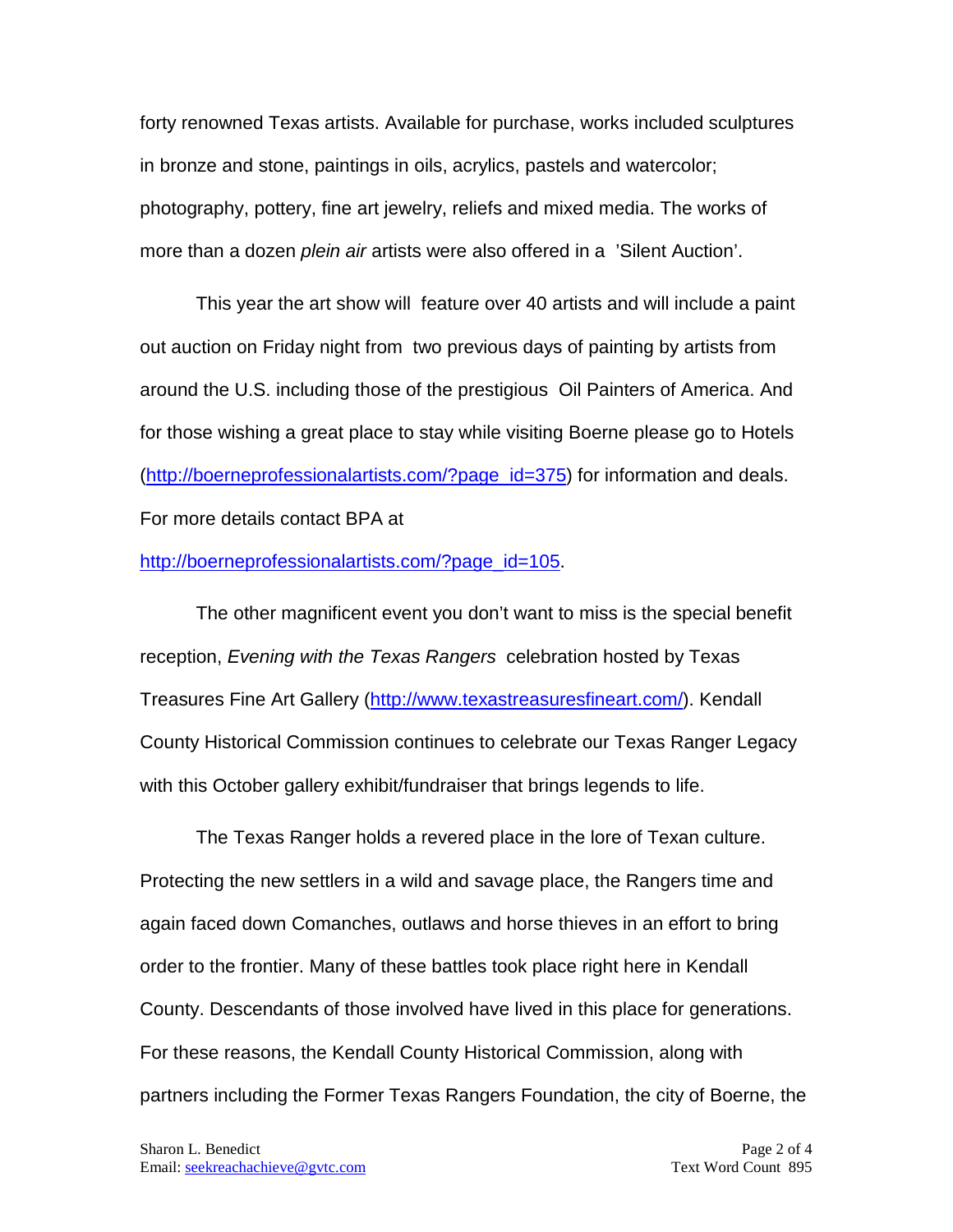Patrick Heath Public Library, Texana Relics and the Hill Country Council for the Arts are bringing a series of events celebrating the Texas Ranger to Boerne in October.

During October, the Patrick Heath Public Library is hosting a gallery exhibition made possible by generous support from Cisneros Financial Services, LLC. "They Rode Straight Up to Death: The Texas Rangers" is a collection of images and collectibles from the era when the Rangers were often the only thing that stood between the pioneers and certain demise in the rugged 19th century hill county. The exhibit will be open all month long during library operating hours. The very special benefit reception, hosted by the Treasures Fine Art Gallery, is being held tonight, Friday, October 18, to showcase Texas Rangers history and the remarkable sculpture work of artist Erik Christianson and James N. Muir. Their series of western and historical art pieces featuring the Rangers are a must see. *"Art preserves history and can tell a compelling story through a variety of artistic expression,"* remarked Johny Rosa, owner of Texas Treasures.

The reception tonight at Texas Treasures includes refreshments, a silent auction, books signings and the opportunity to meet several former Texas Rangers including Joe Davis, Bruce Casteel, Joaquin Jackson, and Ray Martinez. Texas Ranger and author Mike Cox will be on hand to sign his books recounting days of one of the most famous law enforcement brotherhoods in the world.

This exhibition and reception are just the first of many efforts by the Kendall County Historical Commission to bring the story of the Texas Rangers to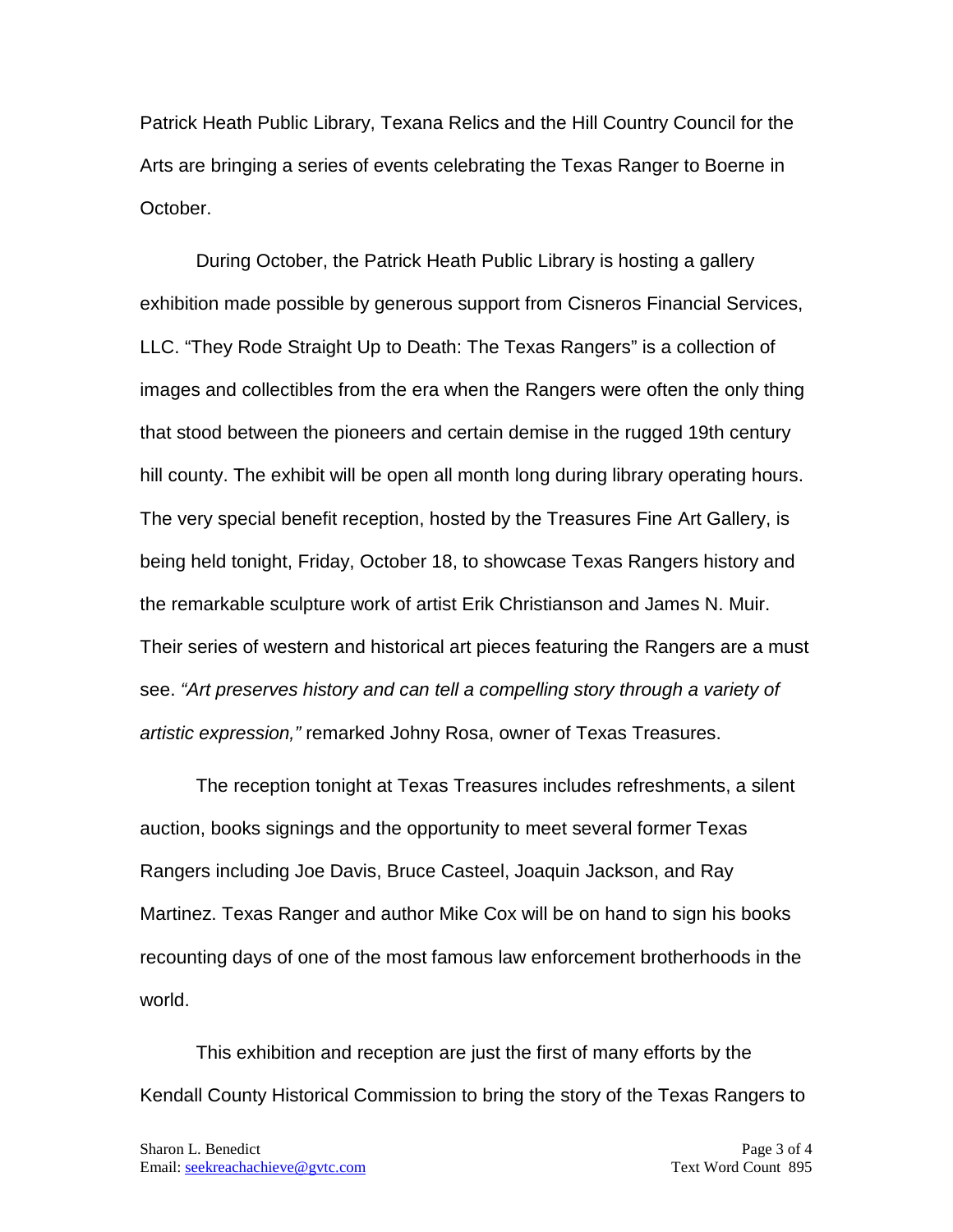life. Dreams for the future include a Texana museum, with Ranger artifacts and lore, here in Boerne, just as the Former Texas Rangers Foundation works to open its doors to The Texas Ranger Heritage Center in Fredericksburg, Texas.

In June 2014, the Kendall County Historical Commission will be celebrating the 170th anniversary of one of the most important Texas-Indian battles in Kendall County. The Battle of Walker's Creek, an armed conflict between Native Americans and steadily advancing settlers, was a watershed moment that forever changed the history of our area. For more information on how you can be involved, contact Paul Barwick at 210.845.3693 or [texasrailroads@yahoo.com.](mailto:texasrailroads@yahoo.com)

What an incredibly wonderful place we all call home, not just in Boerne but the entire Texas Hill Country. Come celebrate with us and become a patron for the *Hill Country Council for the Arts* [\(www.HCCArts.org\)](http://www.hccarts.org/), to help them continue their dedicated efforts as a central arts resource with their partners for "United We Art" in the Texas Hill Country.

--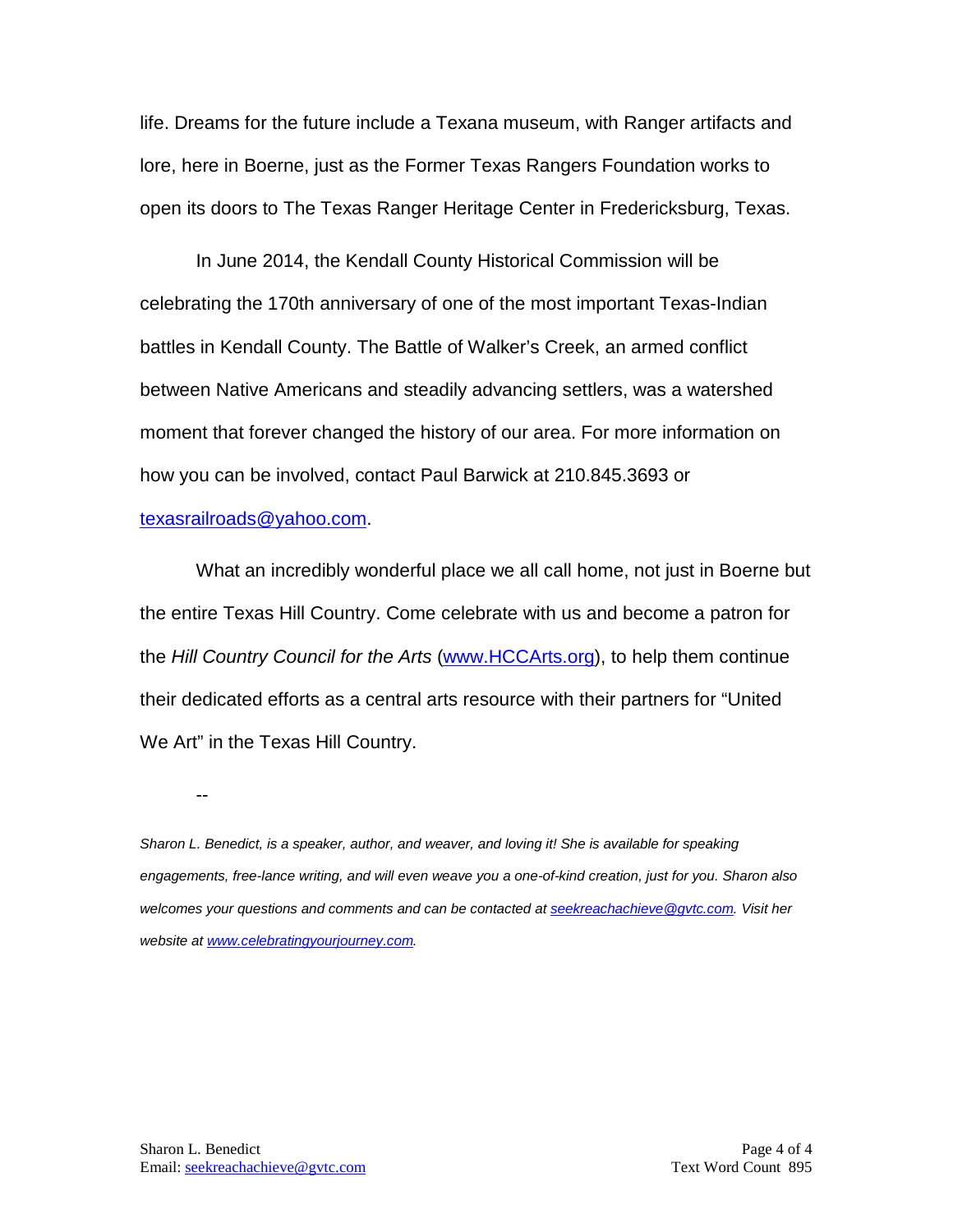*From the Heart...*



*Children are All Winners!*

(published in Boerne Star, Friday, Oct. 25, 2013)

Since we are still on this month's lifeskill, *Recreation/Entertainment,* I wanted you to have a glimpse of young talent right in our midst. Children in our Hill Country communities shine with creativity as seen in a recent art contest. The Hill Country Council for the Arts (HCCArts), sponsored by Petland Boerne, and partnered with Boerne Public Library Foundation, Patrick Heath Public Library, Boerne Art League, and Boerne Professional Artists offered 'Drawn to Animals' Children's Art Contest in the past couple months.

More than 70 children entered their artwork, and judges were representatives from each HCCArts partner. Among other community locations, artwork submitted originated from Boerne schools [\(http://www.boerne-isd.net/\)](http://www.boerne-isd.net/), Comfort [\(http://www.comfort.txed.net/\)](http://www.comfort.txed.net/) schools, and Hill Country Montessori School [\(http://www.hcmontessori.org/\)](http://www.hcmontessori.org/).

Winners and awards were presented at HCCArts' *Conversation with the Arts* program October 9. Here are spotlights of the winners, runners up, and honorable mentions. What an amazing array of talent . . . all 70 plus entries, every one of them a winner for sharing their creative inspirations!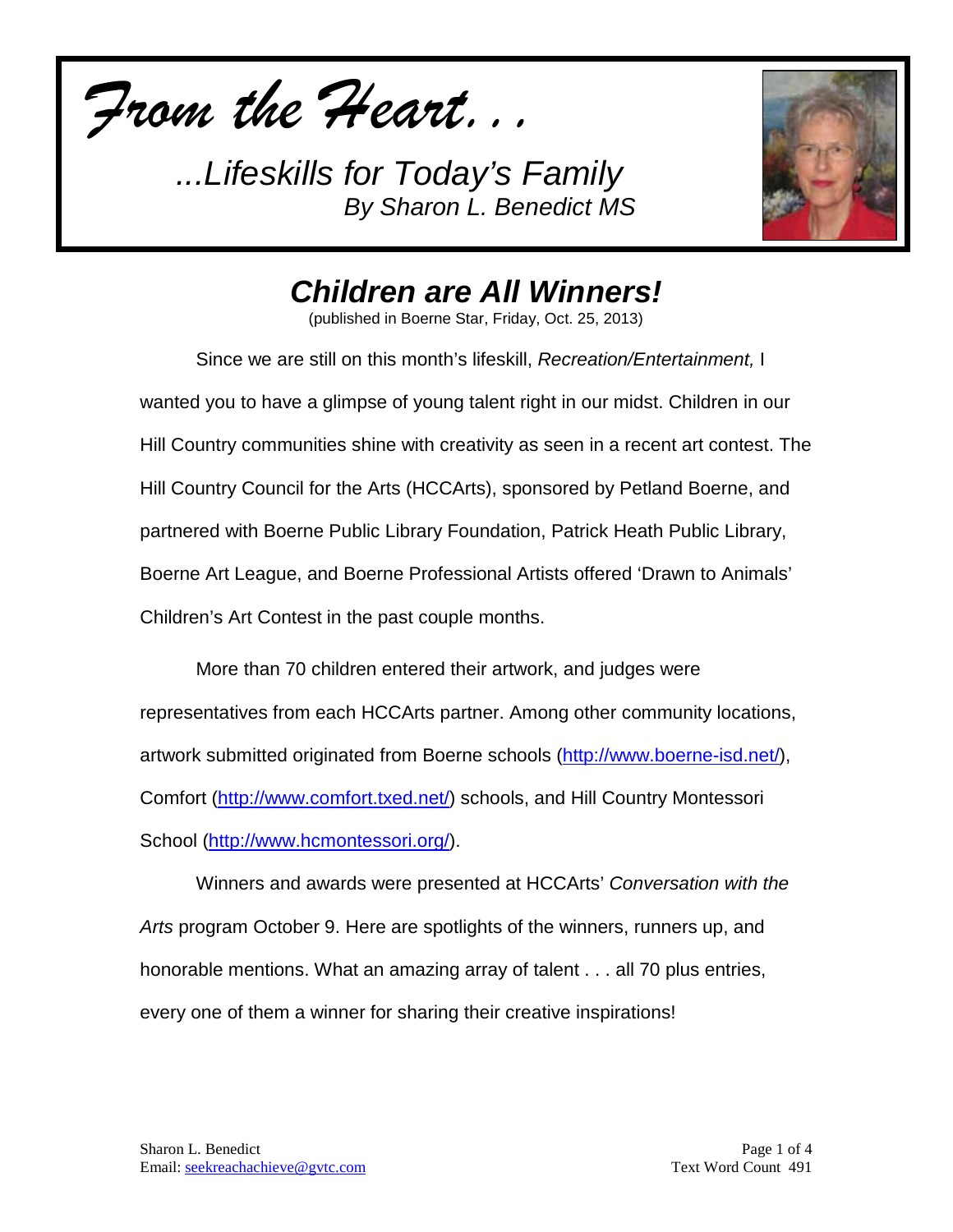

**Figure 1 HCCArts 'Drawn To Animals' Winners & Runners up exhibited alongside professional artists at BPA's 2013 Texas Hill Country Invitational**

- **FIRST PLACE** rosette and a bird habitat donated by Petland Boerne awarded to **Coggin Galbreath** for his body of work, *Sheltie, Lemur, Husky Puppy* and *Falcon*.
- **SECOND PLACE** rosette and a reptile habitat donated by Petland Boerne awarded to **Keira Oakeson** for *Watching Cat*.
- **THIRD PLACE** rosette and a small animal habitat donated by Petland Boerne awarded to **Braxten Barkley** for *Carnival Colors: Blue and Yellow Macaw*.
- **RUNNERS UP** ribbons and Gift Cards to Petland Boerne presented to **Olivia Lennon** for *Puppy* and **Holly Lennon** for *Cerdito*.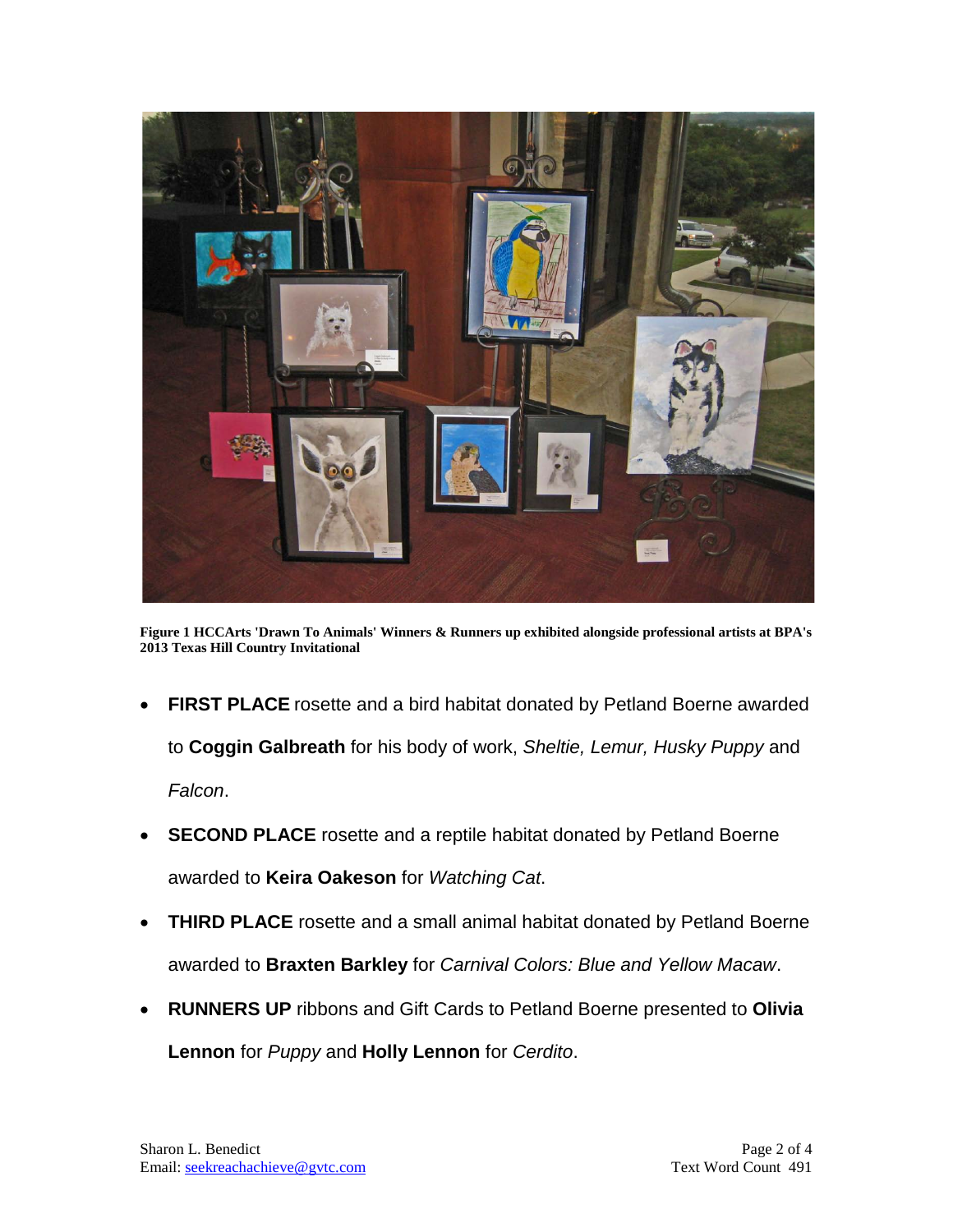Winners and Runners Up were viewed alongside professional artists as BPA's Texas Hill Country Invitational last Friday, Saturday and Sunday, October 18 to 20<sup>th</sup>, at The Cana Ballroom, St. Peters Church.

Additionally, **HONORABLE MENTIONS** were awarded to the following children (listed alphabetically):



**Figure 2 HCCArts'** *Conversation with the Arts* **Oct 9, 'Drawn To Animals' Children's Art Contest Honorable Mention Winners**

- Anahi Chavez-George, *Fluff Puppy*
- Caitlin Sangdahl, *Animal Palooza*
- Cali Nauman, *Puppy Eyes*
- Calista Perkins, *Dog Play*
- Carlee Ritchie, *Duck Dynasty*
- Chase Carter, *Skips the Rabbit*
- Desiree Garza, *Another Fish in the Sea*

Sharon L. Benedict Page 3 of 4 Email: [seekreachachieve@gvtc.com](mailto:seekreachachieve@gvtc.com) Text Word Count 491